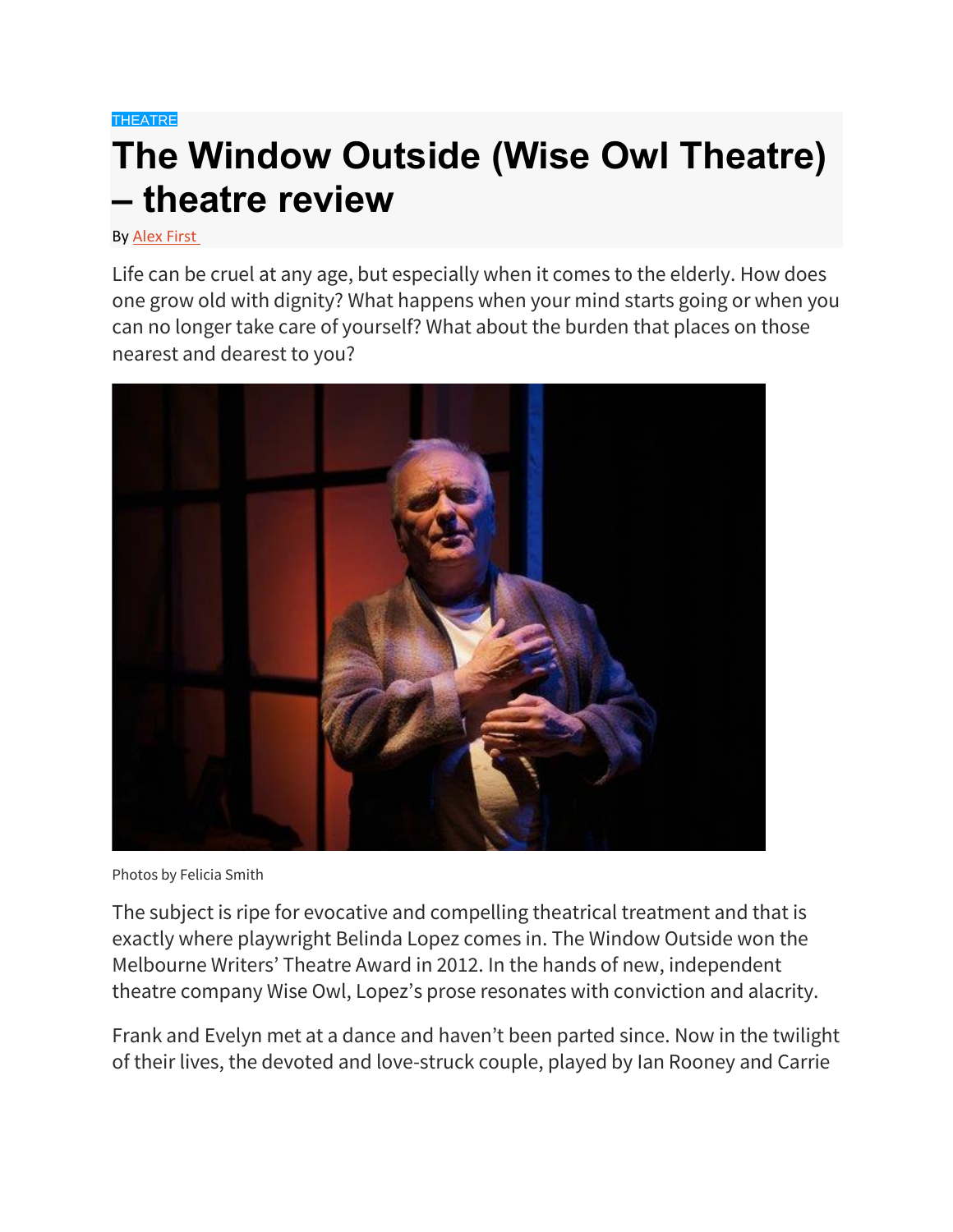Moczynski, are introduced to us as still being able to bust a move. But then the ugly truth is revealed. He is, in reality, grossly debilitated. She has signs of dementia.

The job of looking after them is left to one of their two daughters, Sharon (Julie-Anna Evans), who is struggling to cope with all she has on her plate. That includes troubles in her marriage and with her children. She has prevailed upon her artistic sister, Miranda (Antonia Mochan), who now lives in New York, to return home for a brief visit. It is time for some hard decisions to be made.

This is an outstanding production from a director – Liz Connors – who has a deep understanding of how to make an audience think and feel, and a cast that inhabits its characters like a second skin. The beauty in the performances comes from the fact that each is so well drawn.

As Frank, the resonance and timber in Rooney's pipes are particularly alluring, as he adroitly moves back and forth from respectful, loving and caring to heavily impaired. Moczynski is immediately credible as his devoted wife, Evelyn, who still "hears" her husband, despite the stroke that has left him wheelchair bound, disfigured and unable to speak.

Sharon's pain, frustration, anger and fear are palpable in a virtuoso showing by Evans. For all of Miranda's so-called success, her journey thus far has had a certain emptiness to it. Mochan readily straddles the demands of her role to be empathetic but vulnerable.